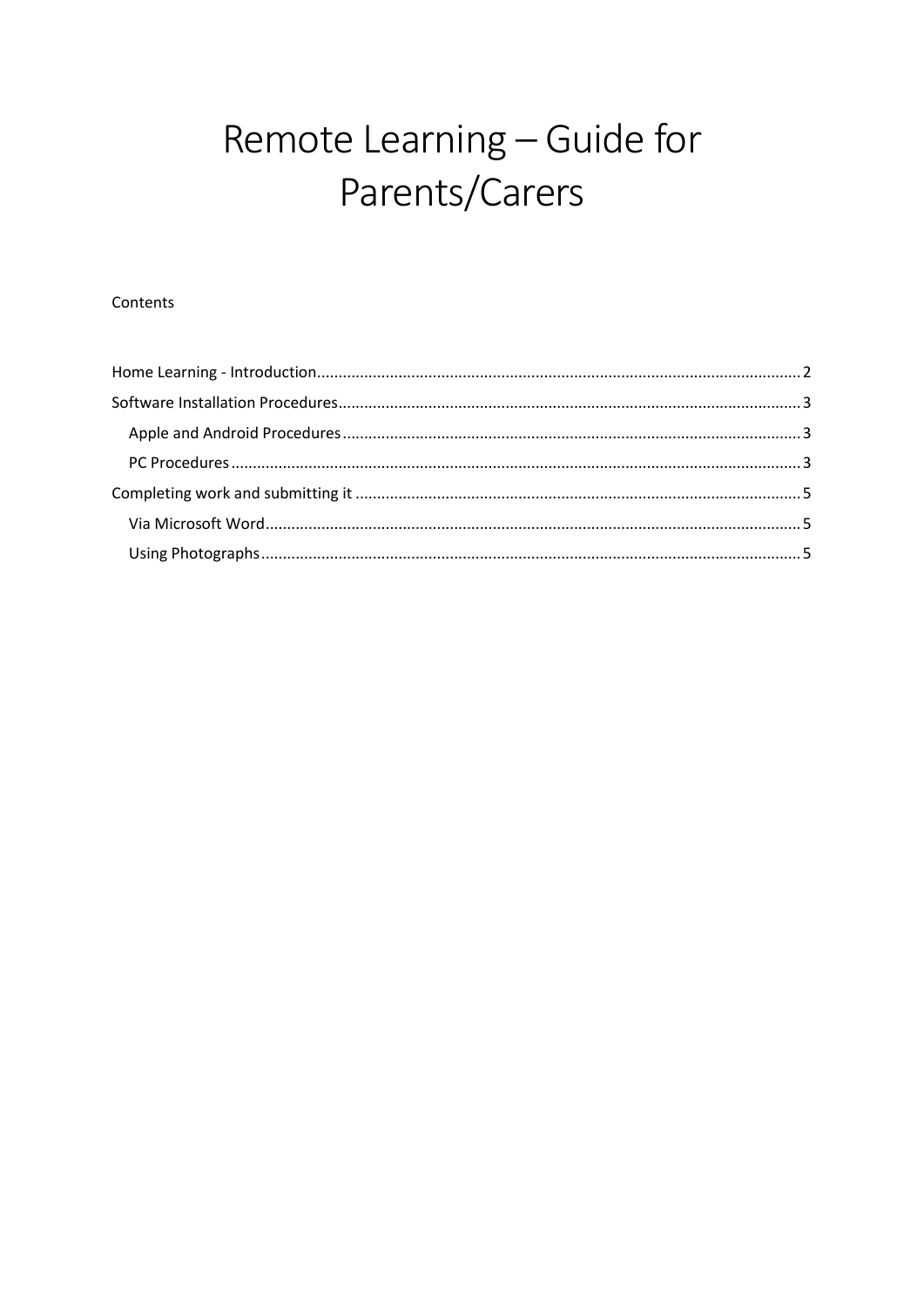## <span id="page-1-0"></span>Home Learning - Introduction

Eden Park have implemented a Home Learning system based on Microsoft Teams.

Your child has been setup with a Microsoft user ID for this purpose, which is the same as their Sumdog Login ID followed by @eppsa.org.uk.

For instance

[Abc@eppsa.org.uk](mailto:Abc@eppsa.org.uk)

The password for this account is the same as their Sumdog password with a full stop at the end.

The Sumdog details were sent out with your child's Home Learning packs.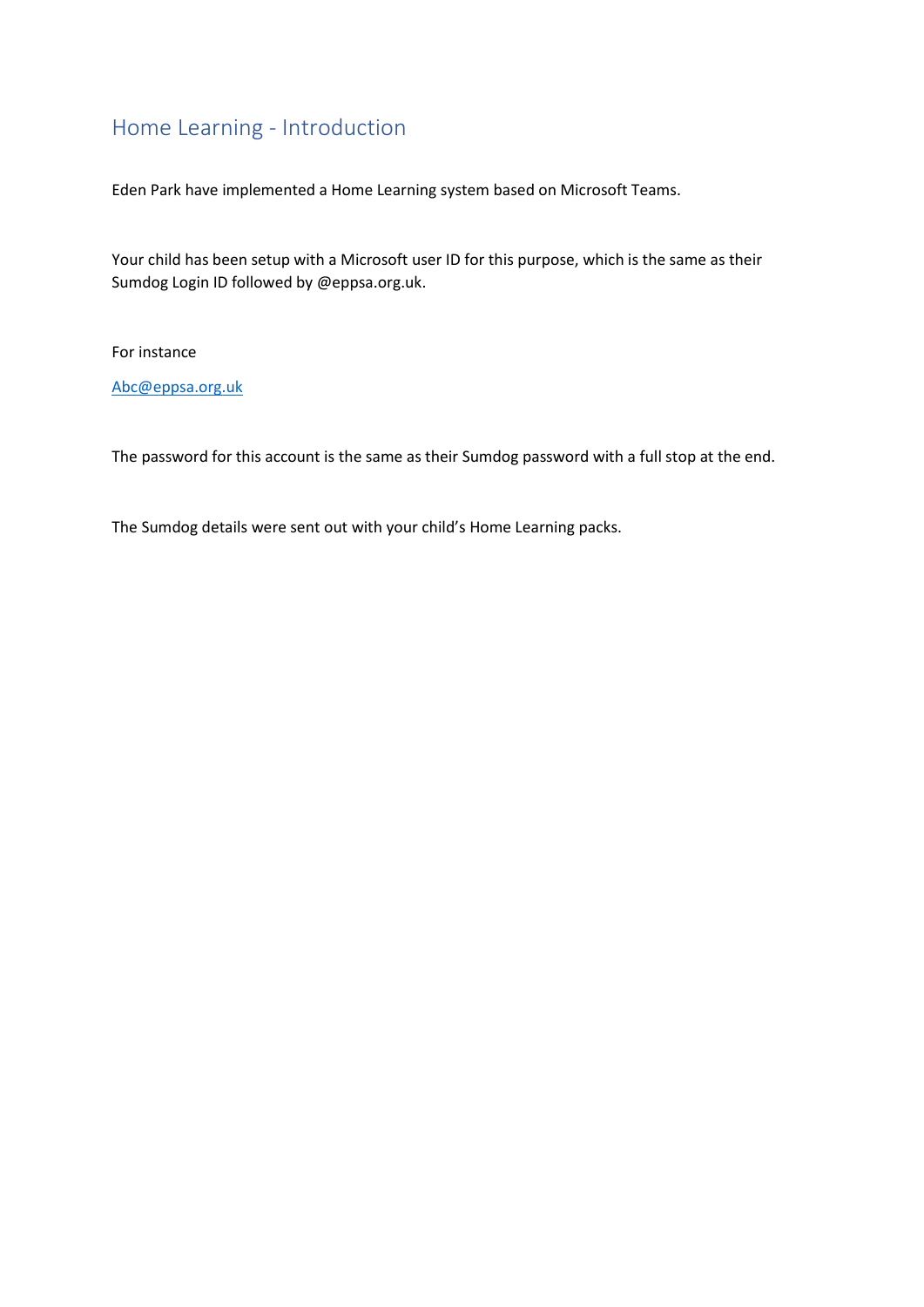## Software Installation Procedures

<span id="page-2-0"></span>All of the software is free and can run on multiple devices, including PCs, Android/Apple tablets and phones.

#### <span id="page-2-1"></span>Apple and Android Procedures

The following Apps can all be downloaded for free from the Apple App Store or Google Play Store.

Microsoft Teams

Microsoft Word

Microsoft OneNote

Once installed, you login to these apps with your child's Microsoft ID as per above.

#### <span id="page-2-2"></span>PC Procedures

Here is the link for the Microsoft Teams Installation for the PC.

<https://products.office.com/en-gb/microsoft-teams/download-app>

You can download a full free copy of Microsoft Office including Word and OneNote by logging into the following website with your child's user ID and selecting Install Office. This will include Microsoft word and OneNote.

|                 | https://www.office.com/                 |          |                     |                       |                        |              |                  |            |                     |                           |                       |   |      |          |
|-----------------|-----------------------------------------|----------|---------------------|-----------------------|------------------------|--------------|------------------|------------|---------------------|---------------------------|-----------------------|---|------|----------|
| ₩               | <b>COAST</b><br>ACADEMIES<br>Office 365 |          |                     |                       | $O$ Search             |              |                  |            |                     |                           |                       | Q | දිරි | $\gamma$ |
| Good afternoon, |                                         |          |                     |                       |                        |              |                  |            |                     |                           | Install Office $\sim$ |   |      |          |
|                 | Start new                               | OneDrive | $W_{\perp}$<br>Word | $\mathbf{x}$<br>Excel | <b>P</b><br>PowerPoint | N<br>OneNote | \$<br>SharePoint | Ŵ<br>Teams | $S_{\perp}$<br>Sway | $\rightarrow$<br>All apps |                       |   |      |          |
|                 |                                         |          |                     |                       |                        |              |                  |            |                     |                           |                       |   |      |          |

Once installed, you login or register this software by using your child's Microsoft ID as per above.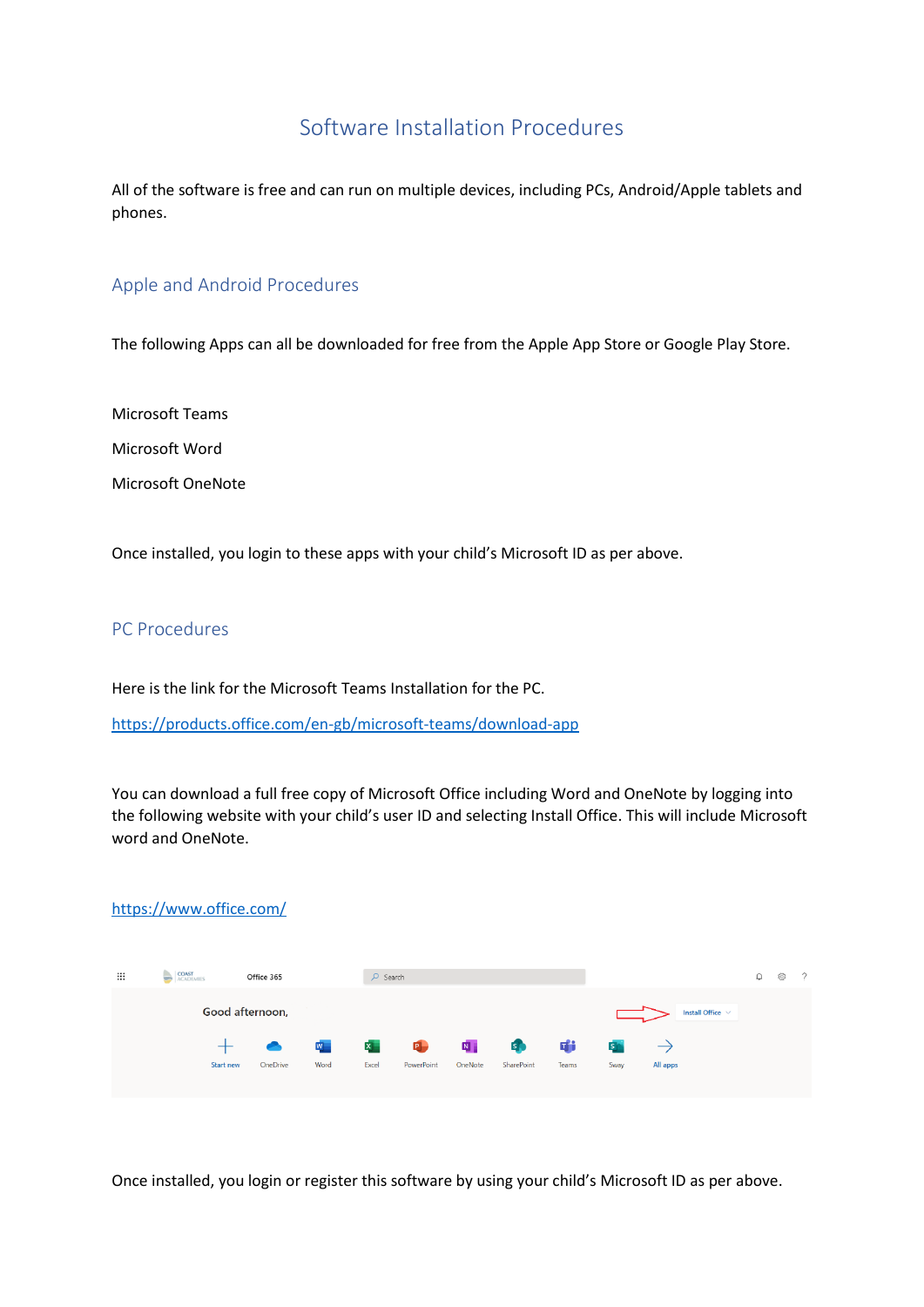Notes:

1. The installation of Office will remain available while a child remains in the school. When your child leaves the school, their ID will cease to be valid and the Office product will revert to a read-only version.

2. Each child's ID can install Office on up to 5 devices. These can be a combination of PC and Mac.